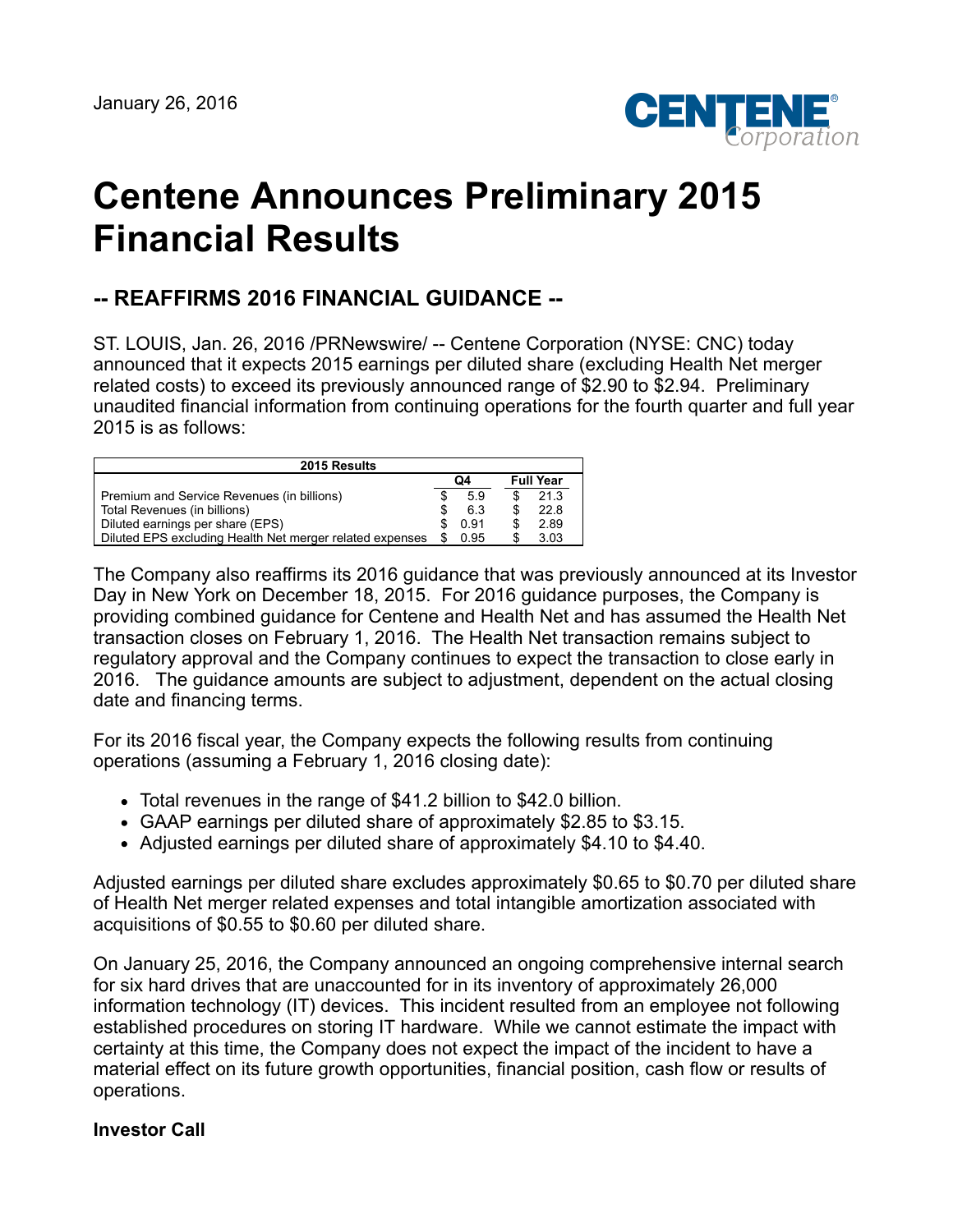The Company will release its full 2015 fourth quarter and year-end financial results at approximately 6:00 AM (Eastern Time) on Tuesday, February 9, 2016, and host a conference call afterwards at approximately 8:30 AM (Eastern Time) to review the results.

Investors and other interested parties are invited to listen to the conference call by dialing 1- 877-883-0383 in the U.S. and Canada; +1-412-902-6577 from abroad, including the following Elite Entry Number: 1765464 to expedite caller registration; or via a live, audio webcast on the Company's website at [www.centene.com,](http://www.centene.com/) under the Investors section. A webcast replay will be available for on-demand listening shortly after the completion of the call for the next twelve months or until 11:59 PM (Eastern Time) on Tuesday, February 9, 2017, at the aforementioned URL. In addition, a digital audio playback will be available until 9:00 AM Eastern Time on Tuesday, February 16, 2016, by dialing 1-877-344-7529 in the U.S. and Canada, or +1-412-317-0088 from abroad, and entering access code 10078696.

### **Non-GAAP Financial Presentation**

The Company is providing certain non-GAAP financial measures in this release as the Company believes that these figures are helpful in allowing individuals to more accurately assess the ongoing nature of the Company's operations and measure the Company's performance more consistently. The Company uses the presented non-GAAP financial measures internally to allow management to focus on period-to-period changes in the Company's core business operations. Therefore, the Company believes that this information is meaningful in addition to the information contained in the GAAP presentation of financial information. The presentation of this additional non-GAAP financial information is not intended to be considered in isolation or as a substitute for the financial information prepared and presented in accordance with GAAP.

#### **About Centene Corporation**

Centene Corporation, a Fortune 500 company, is a leading *multi-line* healthcare enterprise that provides programs and services to government sponsored healthcare programs, focusing on under-insured and uninsured individuals. Many receive benefits provided under Medicaid, including the State Children's Health Insurance Program (CHIP), as well as Aged, Blind or Disabled (ABD), Foster Care and Long Term Care (LTC), in addition to other statesponsored/hybrid programs, and Medicare. The Company operates local health plans and offers a range of health insurance solutions. It also contracts with other healthcare and commercial organizations to provide specialty services including behavioral health, care management software, correctional systems healthcare, in-home health services, life and health management, managed vision, pharmacy benefits management, specialty pharmacy and telehealth services.

Centene uses its investor relations website to publish important information about the Company, including information that may be deemed material to investors. Financial and other information about Centene is routinely posted and is accessible on Centene's investor relations website, <http://www.centene.com/investors>.

*The preliminary financial information included in this press release may differ from actual results. Actual results remain subject to the completion of management's and the audit committee's final review, as well as the year-end audit by our independent registered public accountants. During the course of the preparation of the financial statements and related notes and our year-end audit, additional items that would require material adjustments to the preliminary financial information included in this press release may be identified.*